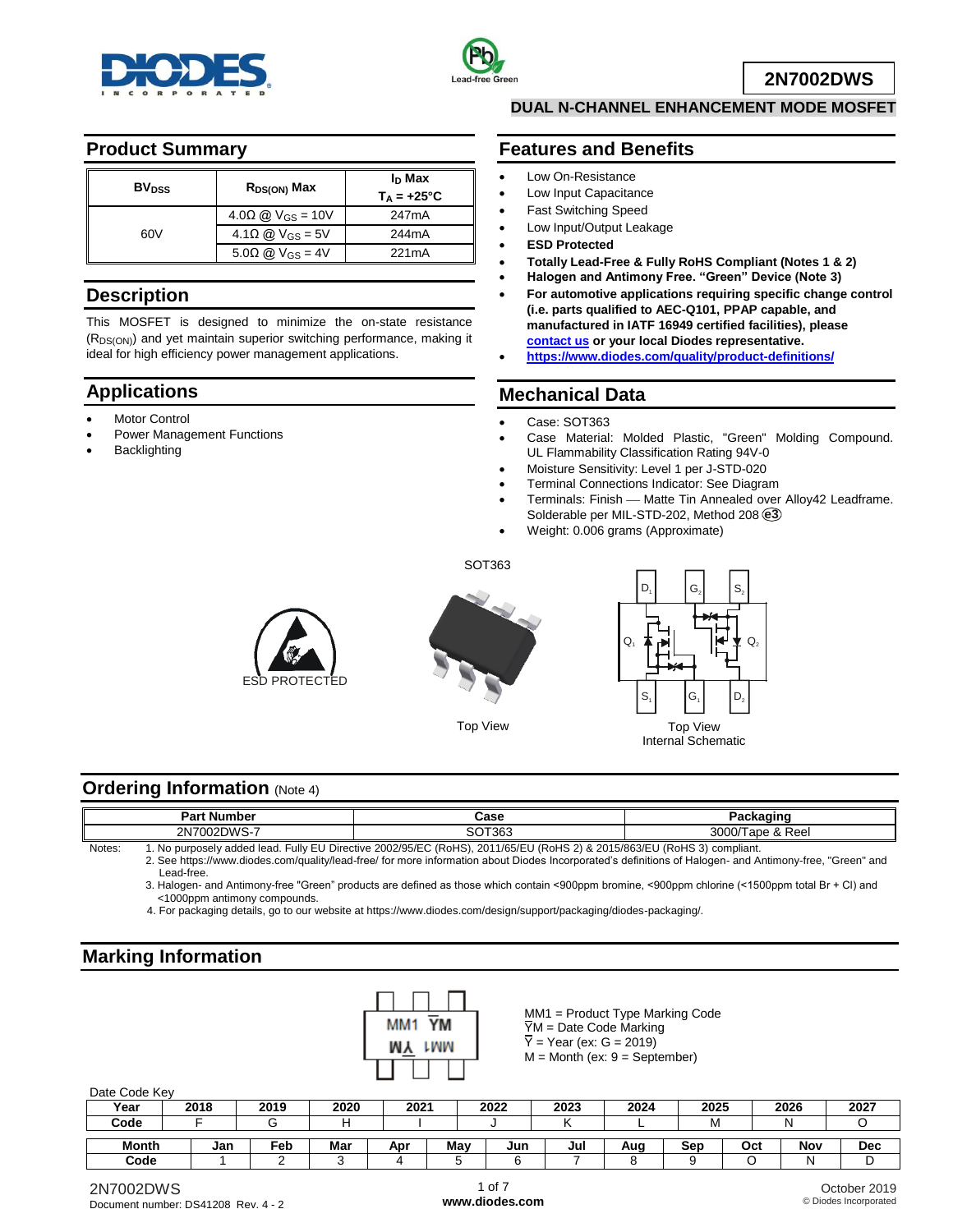

# **Maximum Ratings** (@TA = +25°C, unless otherwise specified.)

| Characteristic                                                                                                |  | Symbol           | Value      | Unit       |    |
|---------------------------------------------------------------------------------------------------------------|--|------------------|------------|------------|----|
| Drain-Source Voltage                                                                                          |  | V <sub>DSS</sub> | 60         |            |    |
| Gate-Source Voltage                                                                                           |  | VGSS             | ±20        |            |    |
| $T_A = +25^{\circ}C$<br>Steady<br>Continuous Drain Current (Note 6) $V_{GS} = 10V$<br>$T_A = +70$ °C<br>State |  |                  | In         | 247<br>198 | mA |
| Maximum Body Diode Forward Current (Note 6)                                                                   |  |                  | Is         | 247        | mA |
| Pulsed Drain Current (10us Pulse, Duty Cycle = 1%)                                                            |  | <b>I</b> DM      |            |            |    |
| Pulsed Source Current (10µs Pulse, Duty Cycle = 1%)                                                           |  |                  | <b>ISM</b> |            |    |

## **Thermal Characteristics** (@T<sup>A</sup> = +25°C, unless otherwise specified.)

| <b>Characteristic</b>                            | Symbol          | Value                | Unit            |        |
|--------------------------------------------------|-----------------|----------------------|-----------------|--------|
| Total Power Dissipation (Note 5)                 | $P_D$           | 0.29                 | W               |        |
| Thermal Resistance, Junction to Ambient (Note 5) | Reja            | 438                  | °C∕W            |        |
| Total Power Dissipation (Note 6)                 |                 | $P_D$                | 0.37            | W      |
| Thermal Resistance, Junction to Ambient (Note 6) | Steady<br>State | $R_{0,IA}$           | 341             | °C/W   |
| Operating and Storage Temperature Range          |                 | TJ, T <sub>STG</sub> | $-55$ to $+150$ | $\sim$ |

# **Electrical Characteristics** ( $@T_A = +25^\circ \text{C}$ , unless otherwise specified.)

| Characteristic                          | Symbol                  | Min | Typ                      | Max                      | Unit | <b>Test Condition</b>                              |  |
|-----------------------------------------|-------------------------|-----|--------------------------|--------------------------|------|----------------------------------------------------|--|
| <b>OFF CHARACTERISTICS (Note 7)</b>     |                         |     |                          |                          |      |                                                    |  |
| Drain-Source Breakdown Voltage          | <b>BV<sub>DSS</sub></b> | 60  |                          | $\overline{\phantom{0}}$ | V    | $V_{GS} = 0V$ , $I_D = 10\mu A$                    |  |
| Zero Gate Voltage Drain Current         | <b>I</b> <sub>DSS</sub> | —   | $\overline{\phantom{m}}$ | 1.0                      | μA   | $V_{DS} = 60V$ , $V_{GS} = 0V$                     |  |
| Gate-Source Leakage                     | lgss                    | —   |                          | ±10                      | μA   | $V_{GS} = \pm 20V$ , $V_{DS} = 0V$                 |  |
| <b>ON CHARACTERISTICS (Note 7)</b>      |                         |     |                          |                          |      |                                                    |  |
| Gate Threshold Voltage                  | V <sub>GS(TH)</sub>     | 1.0 |                          | 2.5                      | V    | $V_{DS}$ = $V_{GS}$ , $I_D$ = 250µA                |  |
|                                         |                         |     | 1.89                     | 4.0                      |      | $V_{GS}$ = 10V, $I_D$ = 0.5A                       |  |
| llStatic Drain-Source On-Resistance     | $R_{DS(ON)}$            | -   | 1.85                     | 4.1                      | Ω    | $V_{GS} = 5V$ , $I_D = 0.2A$                       |  |
|                                         |                         |     | 1.97                     | 5.0                      |      | $V_{GS} = 4V$ , $I_D = 0.2A$                       |  |
| Diode Forward Voltage                   | $V_{SD}$                |     | 0.8                      | 1.1                      | V    | $V_{GS} = 0V$ , $I_S = 115mA$                      |  |
| <b>DYNAMIC CHARACTERISTICS (Note 8)</b> |                         |     |                          |                          |      |                                                    |  |
| Input Capacitance                       | $C_{iss}$               |     | 41                       | $\overline{\phantom{0}}$ | pF   |                                                    |  |
| Output Capacitance                      | C <sub>oss</sub>        | -   | 4.4                      | $\overline{\phantom{0}}$ | pF   | $V_{DS}$ = 25V, $V_{GS}$ = 0V<br>$= 1.0$ MHz       |  |
| Reverse Transfer Capacitance            | C <sub>rss</sub>        | —   | 2.6                      | —                        | pF   |                                                    |  |
| Gate Resistance                         | $R_{q}$                 | —   | 900                      | $\overline{\phantom{0}}$ | Ω    | $f = 1$ MHz, $V_{GS} = 0V$ , $V_{DS} = 0V$         |  |
| <b>Total Gate Charge</b>                | $Q_q$                   | —   | 0.4                      | —                        | nC   |                                                    |  |
| Gate-Source Charge                      | $Q_{qs}$                | —   | 0.2                      | —                        | nC   | $V_{GS} = 4.5V$ , $V_{DS} = 10V$ ,<br>$ln = 250mA$ |  |
| Gate-Drain Charge                       | $Q_{\text{gd}}$         | —   | 0.1                      | —                        | nC   |                                                    |  |
| Turn-On Delay Time                      | $t_{D(ON)}$             | —   | 3.7                      | —                        | ns   |                                                    |  |
| Turn-On Rise Time                       | $t_{\mathsf{R}}$        | —   | 3.6                      | —                        | ns   | $V_{DD} = 30V$ , $V_{GS} = 10V$ ,                  |  |
| Turn-Off Delay Time                     | $t_{D(OFF)}$            | —   | 102                      | —                        | ns   | $R_g = 25\Omega$ , $I_D = 200mA$                   |  |
| <b>Turn-Off Fall Time</b>               | tF                      | —   | 22                       | —                        | ns   |                                                    |  |
| Reverse Recovery Time                   | t <sub>RR</sub>         | —   | 20                       | —                        | ns   | $I_F = 1A$ , di/dt = 100A/us                       |  |
| <b>Reverse Recovery Charge</b>          | Q <sub>RR</sub>         |     | 7.9                      | —                        | nC   | $I_F = 1A$ , di/dt = 100A/us                       |  |

Notes: 5. Device mounted on FR-4 PCB, with minimum recommended pad layout.

6. Device mounted on  $1" \times 1"$  FR-4 PCB with high coverage 2oz. Copper, single sided.

7. Short duration pulse test used to minimize self-heating effect.

8. Guaranteed by design. Not subject to product testing.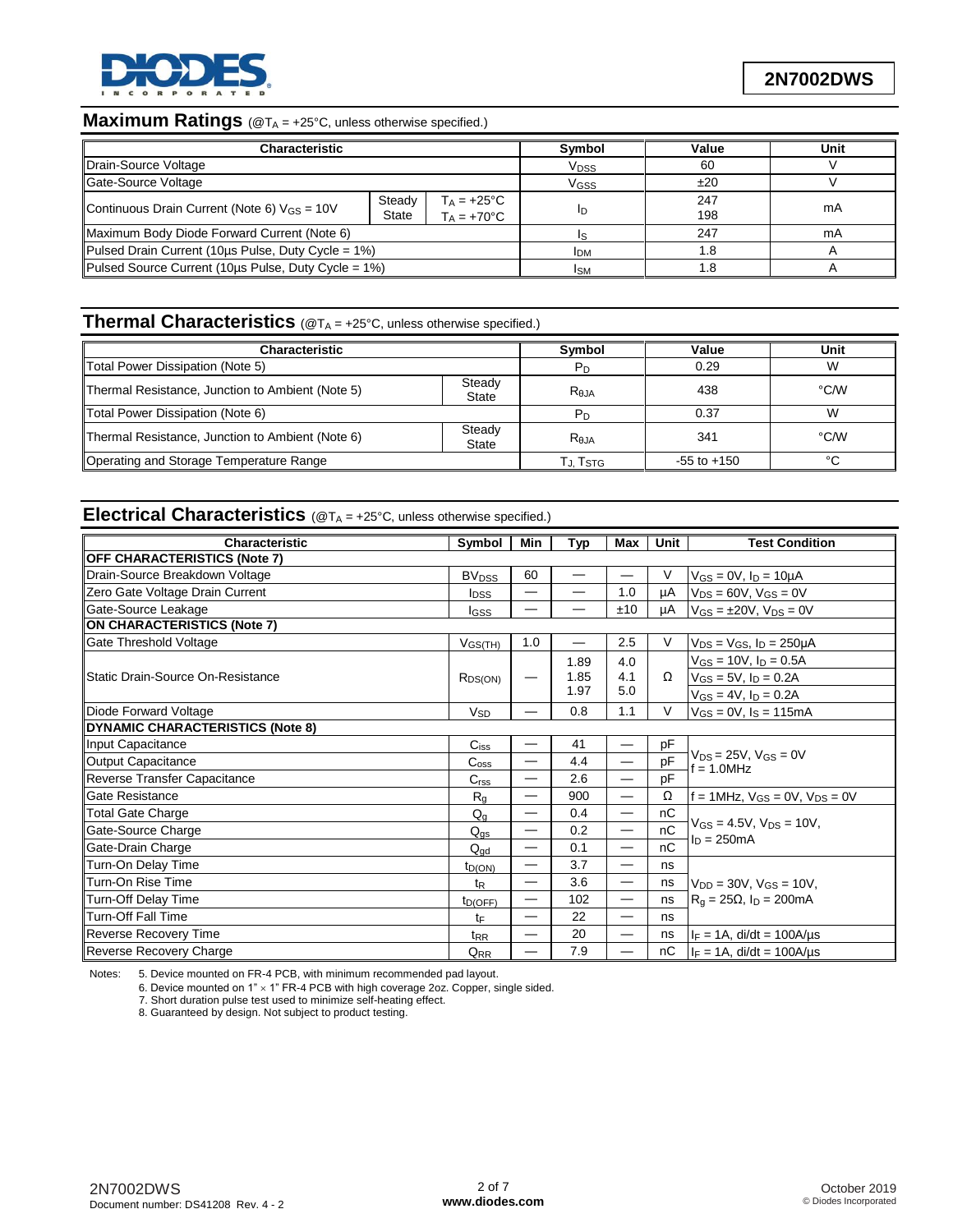

### **2N7002DWS**



2N7002DWS Document number: DS41208 Rev. 4 - 2

October 2019 © Diodes Incorporated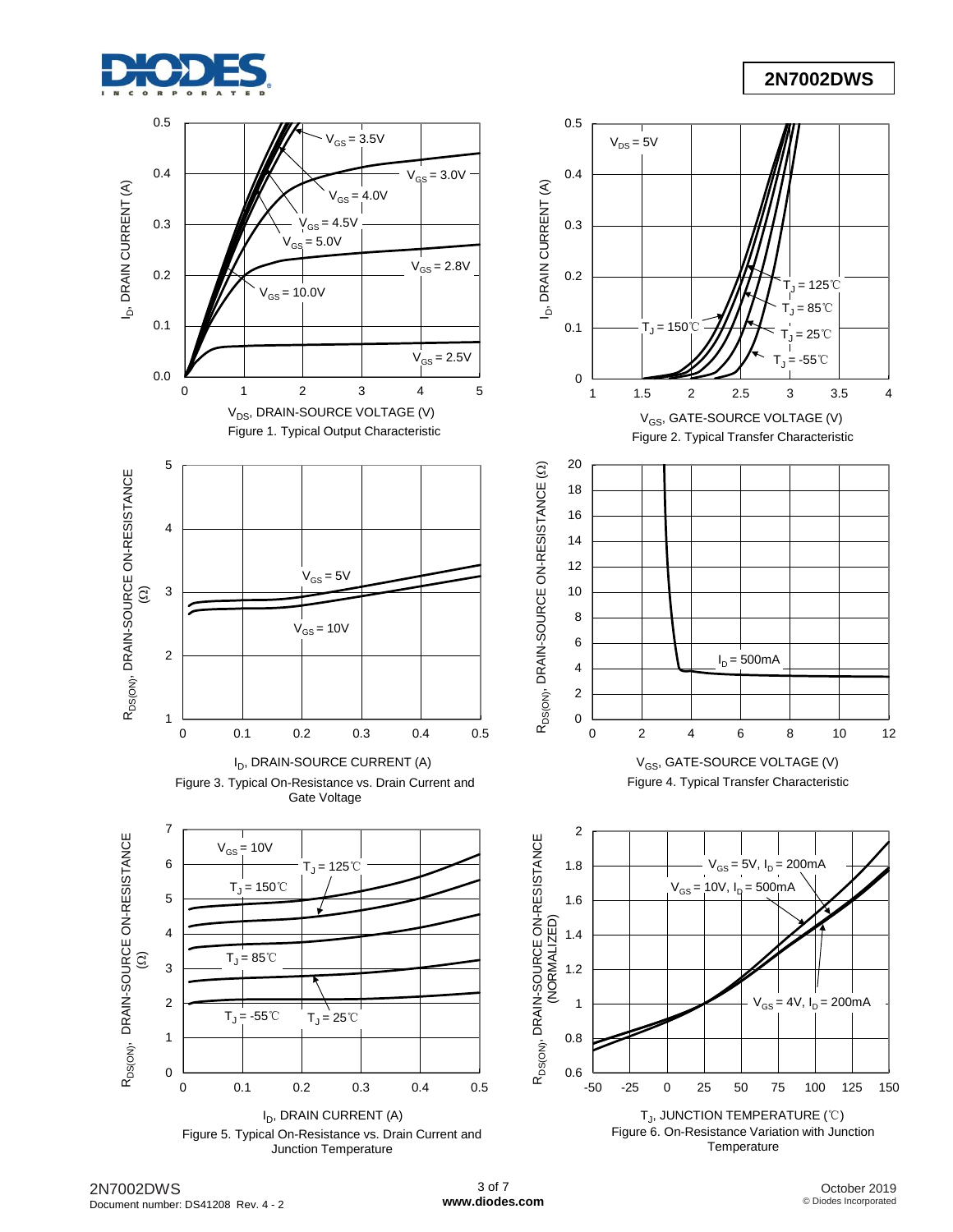

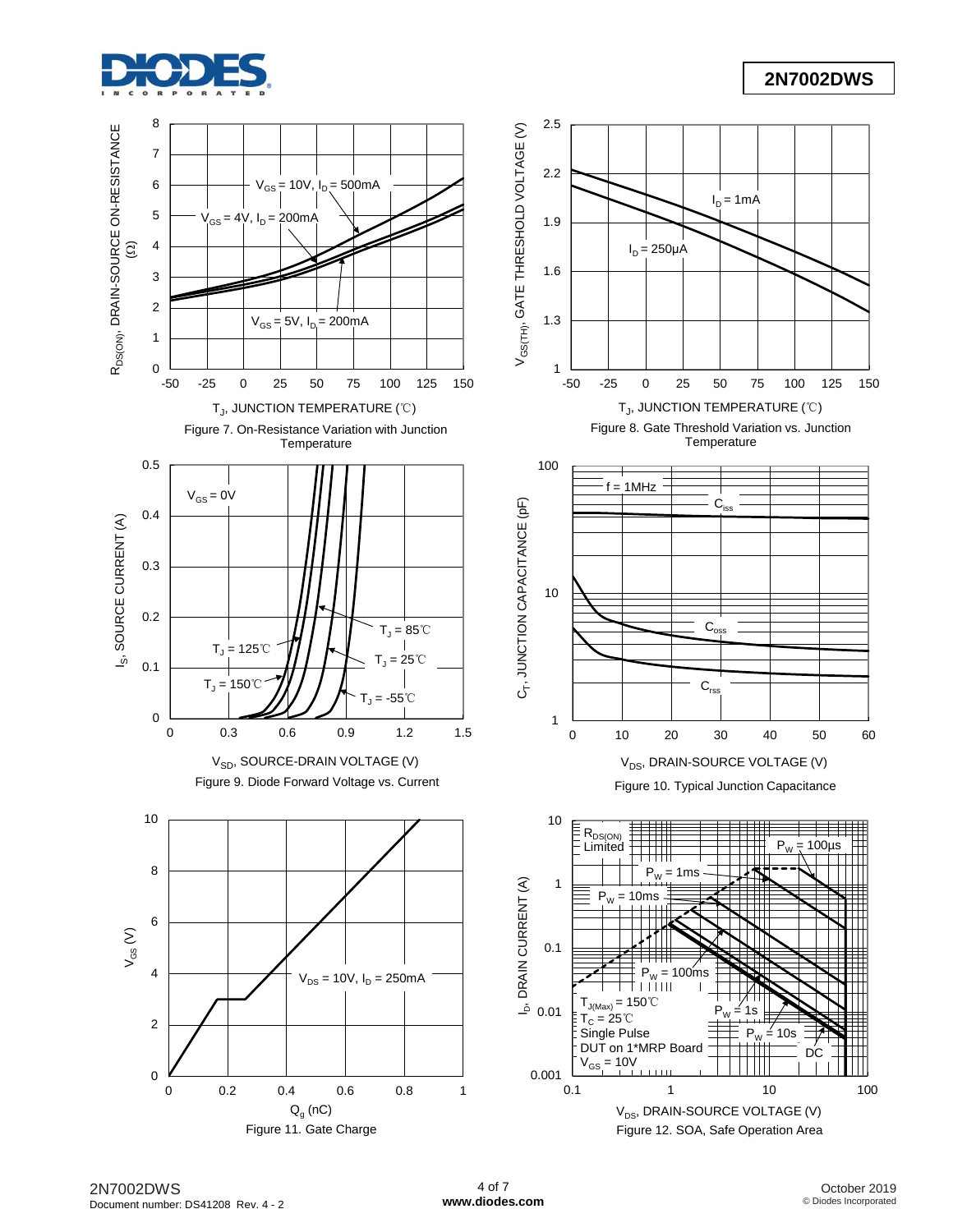![](_page_4_Picture_0.jpeg)

![](_page_4_Figure_2.jpeg)

Figure 14. Transient Thermal Resistance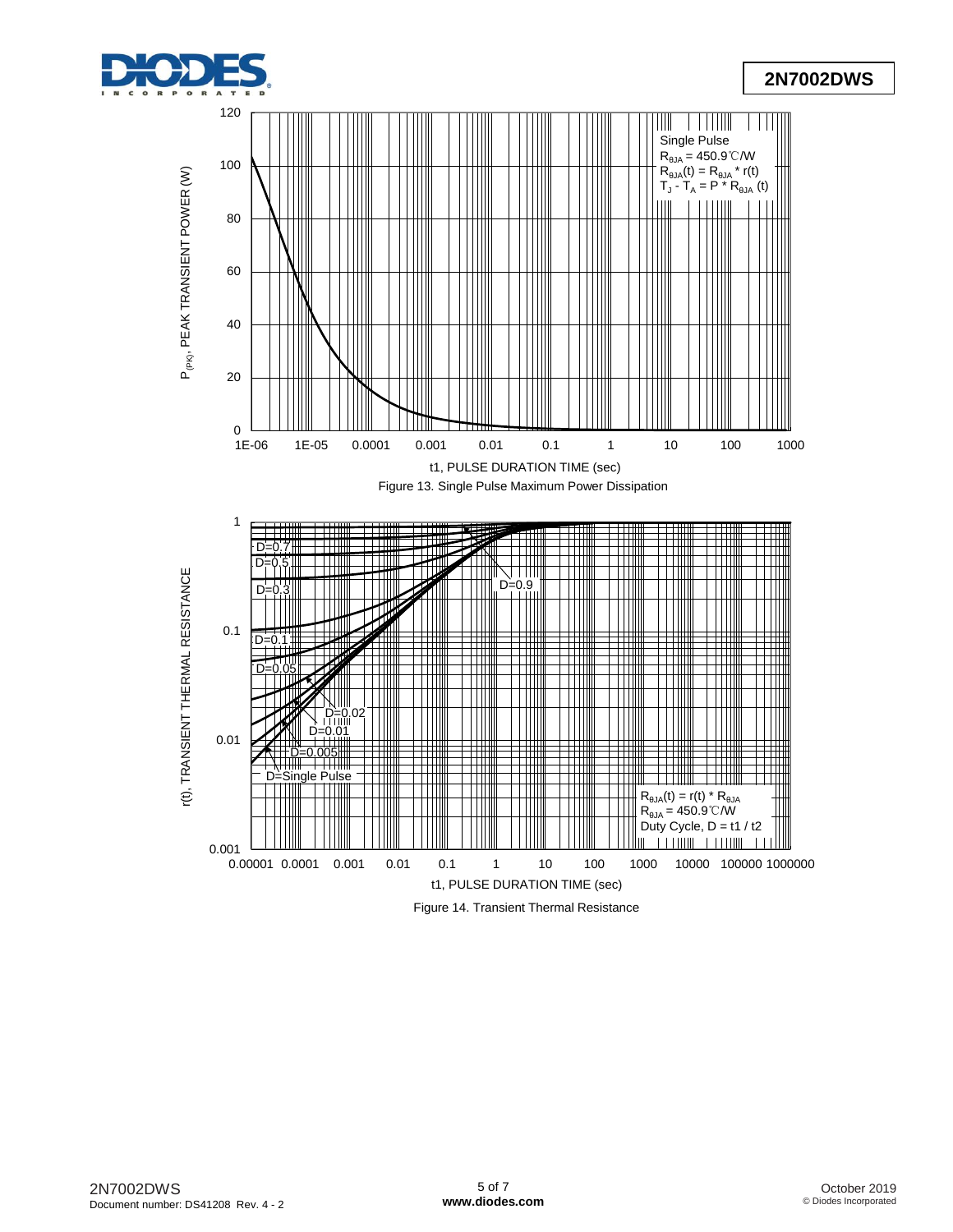![](_page_5_Picture_0.jpeg)

## **Package Outline Dimensions**

Please see <http://www.diodes.com/package-outlines.html> for the latest version.

**SOT363**

![](_page_5_Figure_5.jpeg)

| SOT363           |                       |           |      |  |  |  |  |
|------------------|-----------------------|-----------|------|--|--|--|--|
| Dim              | Min                   | Max       | Typ  |  |  |  |  |
| A <sub>1</sub>   | 0.00                  | 0.10      | 0.05 |  |  |  |  |
| A <sub>2</sub>   | 0.90                  | 1.00      | 0.95 |  |  |  |  |
| b                | 0.10                  | 0.30      | 0.25 |  |  |  |  |
| C                | 0.10                  | 0.22      | 0.11 |  |  |  |  |
| D                | 1.80                  | 2.20      | 2.15 |  |  |  |  |
| Е                | 2.00                  | 2.20      | 2.10 |  |  |  |  |
| E <sub>1</sub>   | 1.15                  | 1.35      | 1.30 |  |  |  |  |
| е                |                       | 0.650 BSC |      |  |  |  |  |
| F                | 0.45<br>0.40<br>0.425 |           |      |  |  |  |  |
| L                | 0.25                  | 0.40      | 0.30 |  |  |  |  |
| a                | ŋ۰                    | 8°        |      |  |  |  |  |
| nensions in<br>Δ |                       |           |      |  |  |  |  |

## **Suggested Pad Layout**

Please see <http://www.diodes.com/package-outlines.html> for the latest version.

**SOT363**

![](_page_5_Figure_10.jpeg)

| <b>Dimensions</b> | Value<br>(in m <sub>m</sub> ) |
|-------------------|-------------------------------|
| c                 | 0.650                         |
| G                 | 1.300                         |
| x                 | 0.420                         |
|                   | 0.600                         |
|                   | 2.500                         |